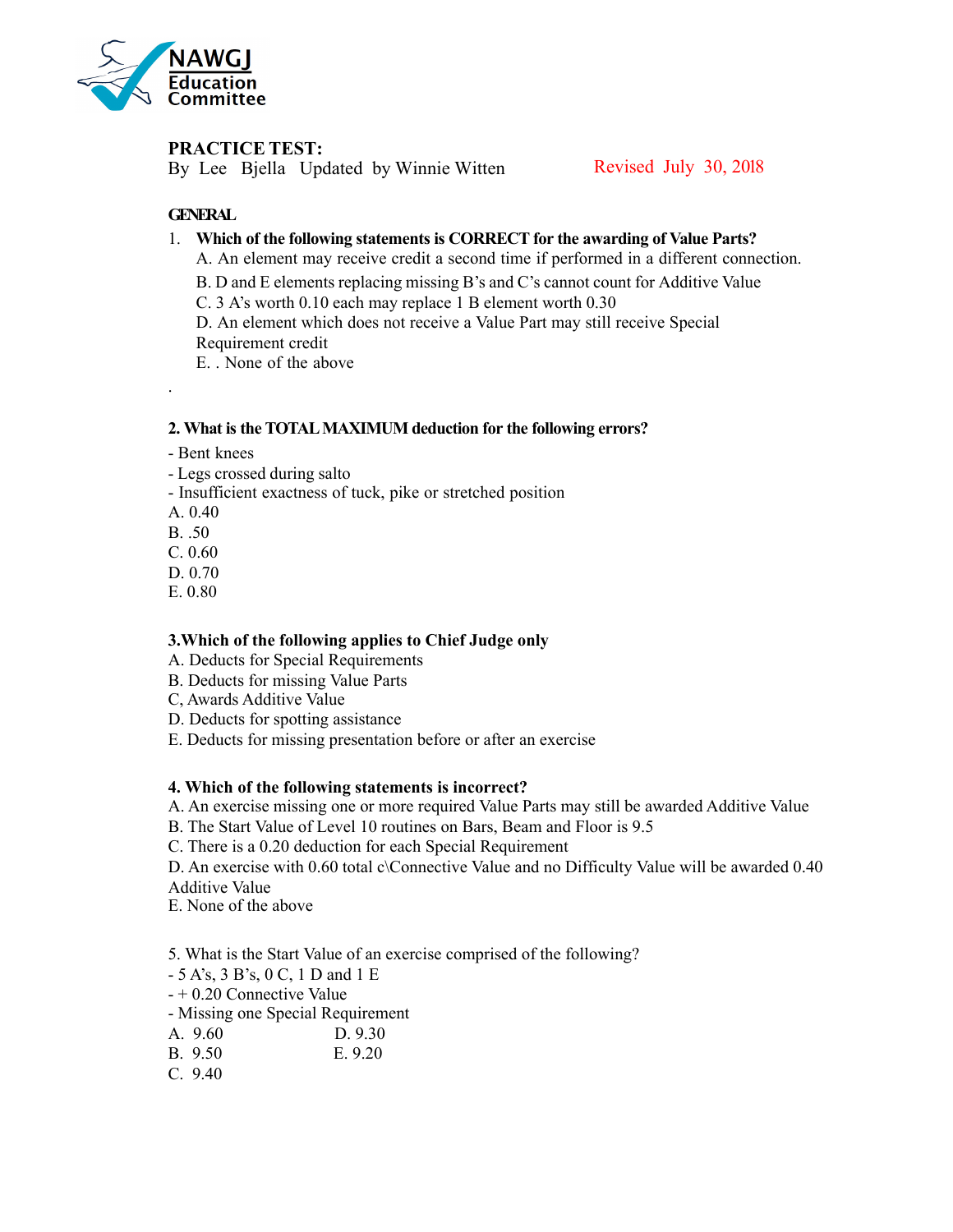### **6. What is the Start Value of an exercise Comprised of the following**

- 2 A's, 2 B's, 1C, 1D, and 1 E
- +1 in Connective Value
- No Dismount
- No C Dismount
- A. 8.6
- B. 8.70
- C. 9.00
- D. 9.30
- E. 9.80

### **7. Which of the following deductions is CORRECT**?

| A Legs crossed                                                         | 010          |
|------------------------------------------------------------------------|--------------|
| B. Deviation from a straight direction                                 | Up to $0.10$ |
| C. Illegal placement of supplementary mats                             | 020          |
| D. Very large steps on landing                                         | 0.10         |
| E. Stretched body position – pike down early (UB, BB, FX) up to $0.30$ |              |

# **8. Which of the following statements is CORRECT?**

A. A 0.30 deduction on a DE element makes it ineligible for bonus

- B. The exact same connection may receive Connective Value twice
- C. Support on the mat with one hand is deducted 0.30
- D. Quality of movement reflects personal style deduct up to 0.10

E. E Elements are worth 0.30 Difficulty Value

### **9. Which of the following is CORRECT when the bottom of the feet do not touch first on landing?**

A. Value Part and Special Requirement credit are awarded, execution errors plus 0.50 for the fall are deducted

B. Value Part and Special Requirement credit are not awarded and 0.50 is deducted for the fall

C. Special Requirement credit is awarded, Value Part is not awarded and 0.50 is deducted for the fall

D. Value Part credit is awarded, no Special Requirement is awarded and 0.50 is deducted for the fall

E. Value Part and Special Requirement credit are not awarded, execution errors plus 0.30 for a large error are deducted

### **10. What is the total maximum deduction for the following errors?**

- Spotting assistance during the exercise
- Deep squat upon landing
- Extra Arm Swing
- A. 1.00
- B. 0.90
- C. 0.80
- D. 0.70
- E. 0.60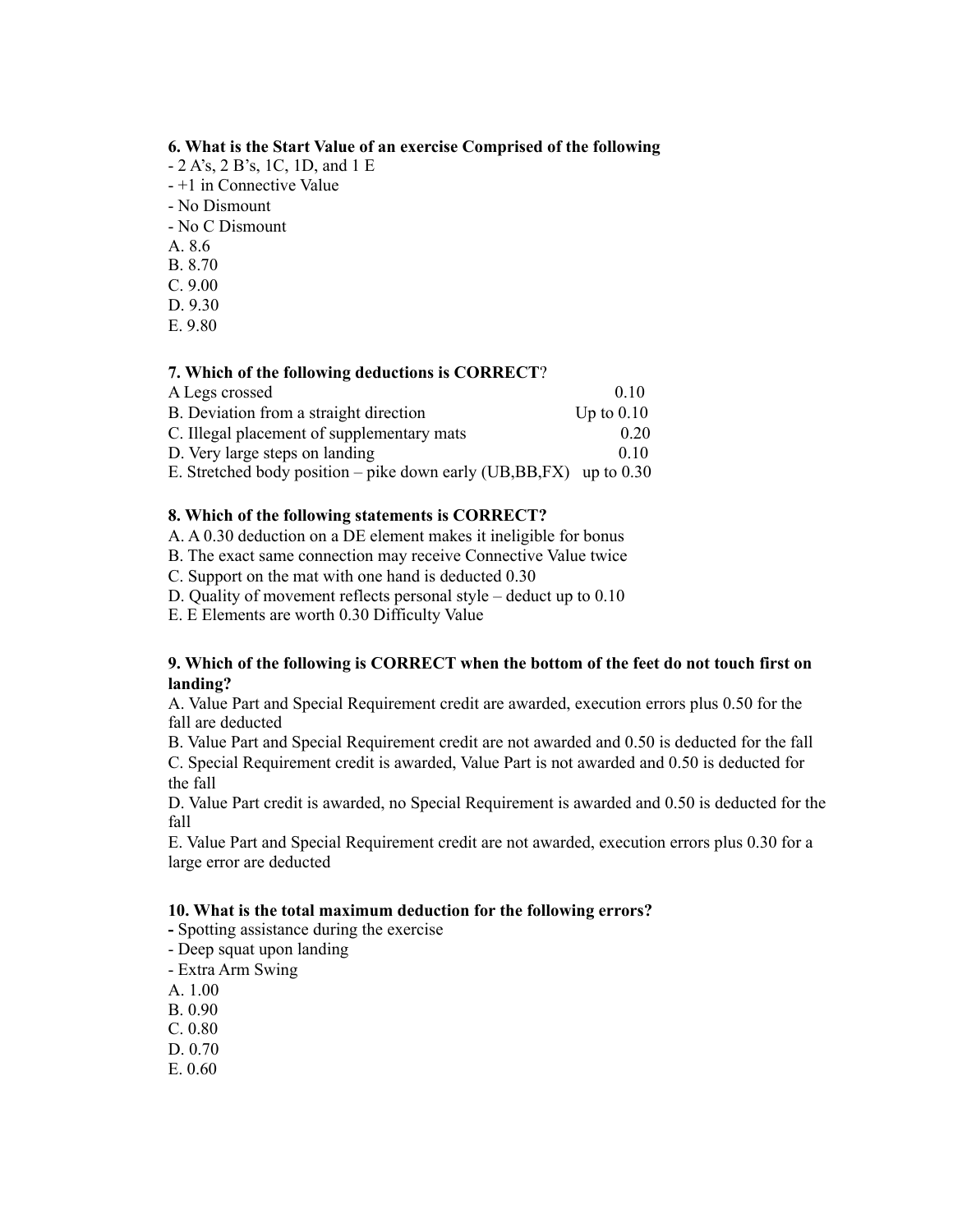# **VAULT**

### **11. What is the penalty for performing a different vault than the one flashed?**

A. 0.20

B. 0.30

C. 0.50

D. 1.00

E. No penalty

### **12. What is the TOTAL MAXIMUM deduction for the following errors in a Handspring on - 1/1 twist off vault?**

- Arch in first flight

- Insufficient exactness of LA turn in second flight phase

**-**Arch in second flight

- Late completion of LA twist

A. 0.50

B. 0.60

C. 0.70

D. 0.80

E. 0.90

### **13. What is the TOTAL MAXIMUM deduction for the following faults for a Handspring on – 1/1 off vault**

- Staggered hand placement

- Deviation from straight direction

- Trunk movements to maintain balance

A. 0.60

B. 0.70

C. 0.80

D. 0.90

E. 1.00

# **14. What is the penalty if a gymnast performs a piked tsukahara and fails to land on her feet first?**

A. 0.30

B. 0.50

C. 1.00

D. Void vault

E. None of the above

### **15. Which of the following would receive the LARGEST deduction?**

A. Brushing the vault table with the body in the second flight

B. Touching the table with one hand on repulsion

- C. 3 large steps on landing
- D. Under rotation of Salto Vaults

E. Coach standing between the board and the table on a group 3 vault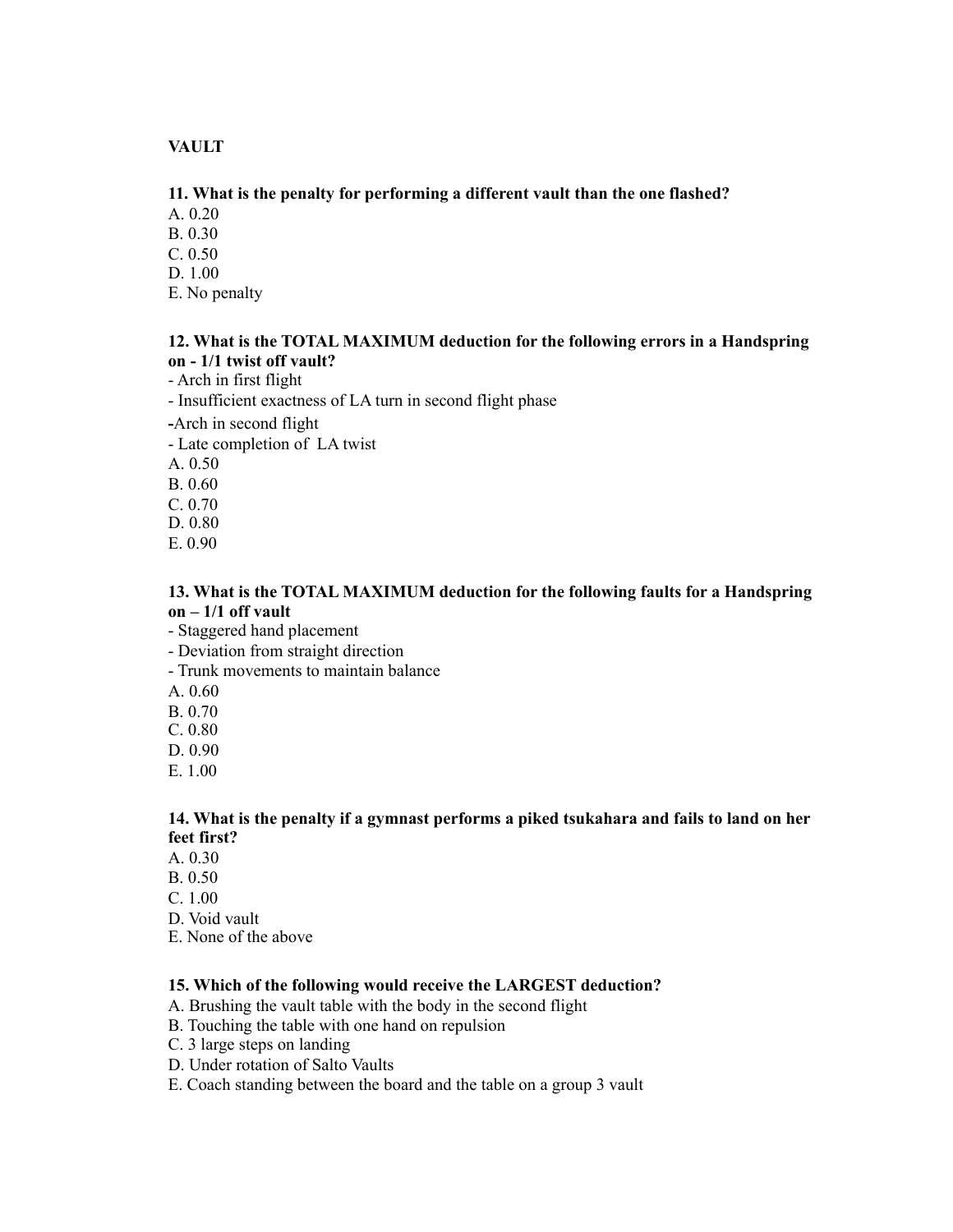## **16. What is the TOTAL MAXIMUM deduction for the following faults in a Tsukahara Stretched Vault**

- Legs separated in first flight
- Shoulder angle in support phase
- Failure to maintain stretched body in 2nd flight.
- A. 0.70
- B. 0.80
- C. 0.90
- D. 1.00
- E. 1.20

# **17. Which of the following is TRUE concerning the performance of a vault without a signal from the Chief Judge?**

A. Vault is ignored, even if both judges see it

B. Gymnast has the option to perform 2 more vaults

- C. CJ applied a 0.50 penalty to the average score of the first vault
- D. The penalty may or may not affect the final score

E. All of the above.

# **18. What is the TOTAL MAXIMUM deduction for the following faults in a Tsukahara Tuck vault?**

-Early Tuck in support phase

- Total absence of extension
- A. 0.50
- B. 0.60
- C. 0.70
- D. 0.80
- E. 0.90

### **19. What is the TOTAL MAXIMUM deduction for the following faults in a Yurchenko 1/1?**

- shoulder angle in repulsion phase

- under rotation
- A. 0.20
- B. 0.30
- C. 0.40
- D. 0.50
- E. 0.60

#### **20. Which of the following is correct?**

| A. No touch of hands on vault table                           | 2.00 |
|---------------------------------------------------------------|------|
| B. Spotting assistance during vault                           | 0.50 |
| C. Coach standing between board and table on handspring vault | Void |
| D. Failure to use safety collar for RO entry vaults           | Void |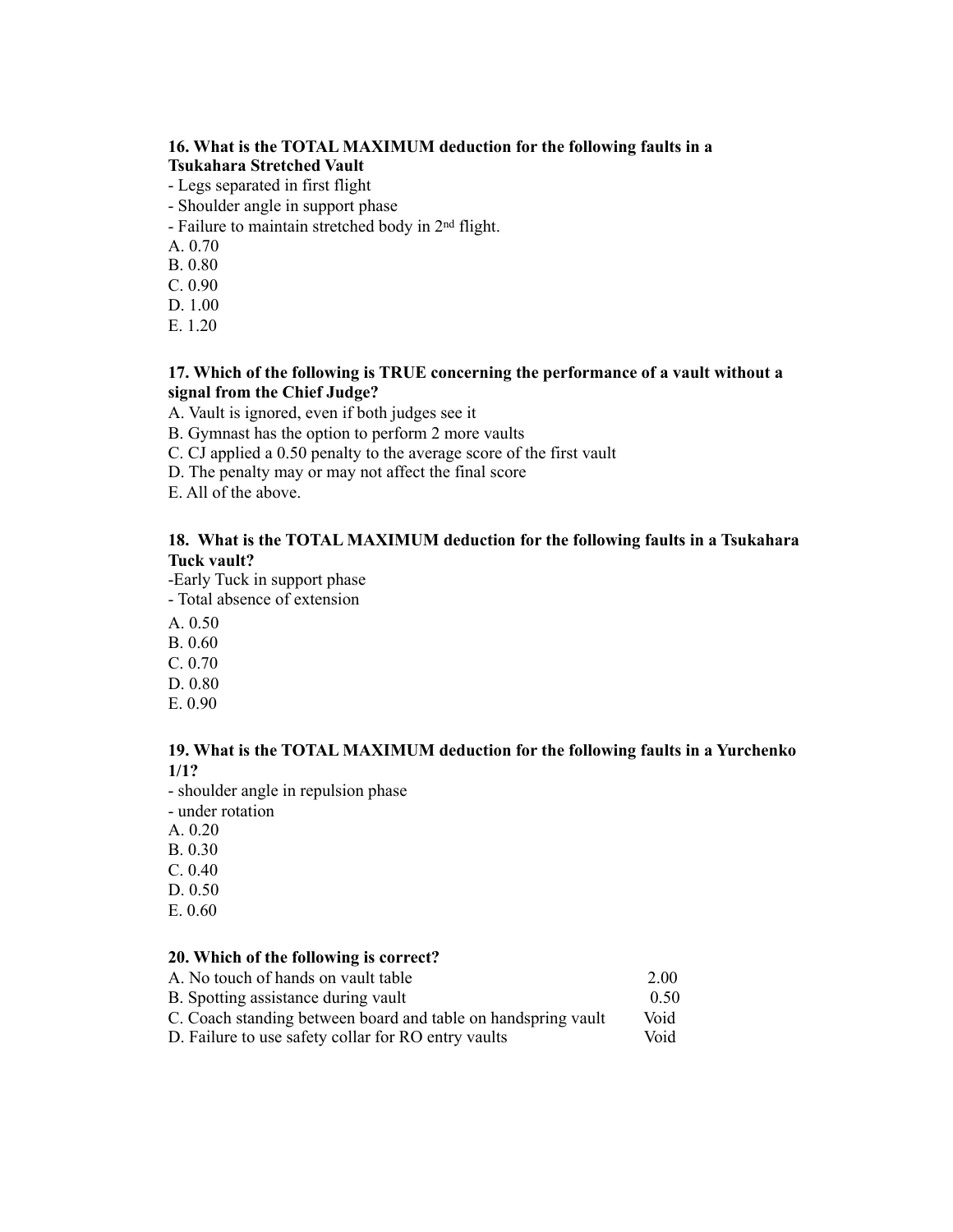#### UNEVEN BARS

#### **21. What is the TOTAL MAXIMUM deduction for the following errors?**

- Insufficient tuck position on a flyaway double back dismount
- Touch on mat with feet on glide kip
- Bent arms on two giant circles backwards
- Three extra swings in a row

A. 1.40

B. 1.50

C. 1.60

- D. 1.70
- E. 1.80

### **22. Which of the following is a "B" value?**

A. Jump with 1/1 turn to hang HB – Mount

B. Jump with 1/1 turn, glide kip to front support on LB – Mount

C. From HS, clear pike circle backward to rear inverted pike support

D. Clear hip circle backward on LB with hecht to hang on HB

E. Jump to brief hang on HB, salto roll backward, tucked with grip change to hang on LB-Mount

### **23. What is the TOTAL MAXIMUM deduction for the following?**

- $-$  <sup>1</sup>/<sub>2</sub> completed between 31<sup>°</sup> 45<sup>°</sup>
- Legs bent on cast
- Feet flexed
- Legs separated
- A. 0.45
- B. 0.50
- C. 0.60
- D. 0.75
- E. 0.80

#### **24. Which of the following is the LARGEST deduction?**

- A. Lack of 2 bar changes
- B. Facing the same direction throughout exercise
- C. More than one squat on
- D. Choice of dismount not up to competitive level
- E.  $\frac{3}{4}$  giant swing forward

#### **25. Which of the following is an "E" element?**

- A. Jaeger Salto Piked
- B. Giant Circle backward with 1/1 turn in Handstand
- C. Straddle back to Handstand on LB
- D. Double Back Salto dismount
- E. Front Giant with 1/1 turn in Handstand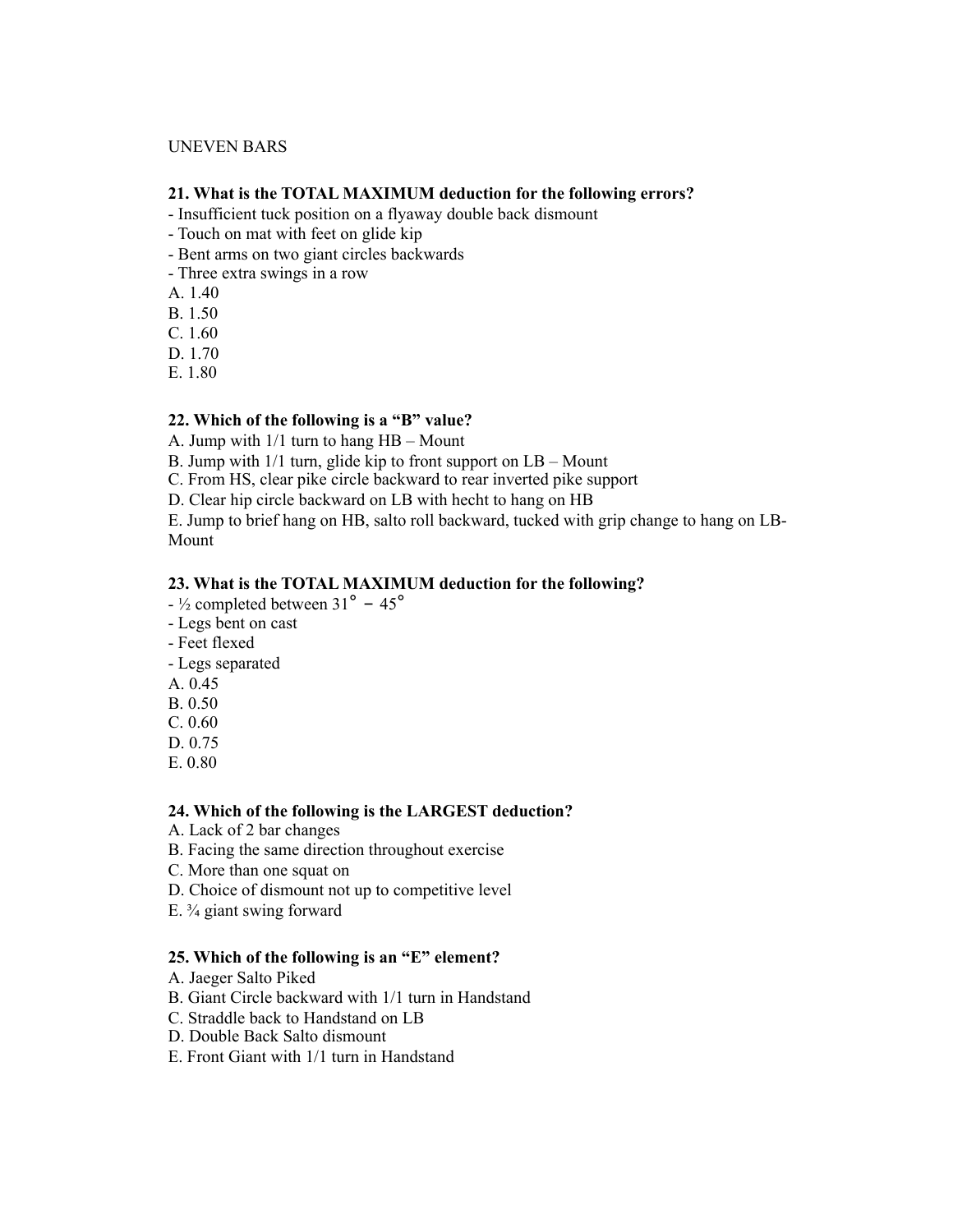#### **26. Which of the following is an INCORRECT statement?**

A.A giant swing with hop in handstand is considered a flight element

B. Swing down between the bars to Double Back tucked fulfills the dismount Special Requirement

C. An exercise containing: Hecht mount and Straddle back to HS on LB would fulfill 2 Special **Requirements** 

D. An exercise containing 1 bar change, 1 B flight, 1 C turn and a C dismount receives 1.00 deducted from the Start Value

### **27. Which of the following is a "D" element?**

A. Uprise to Handstand with a 1/1 turn after Handstand

B. Clear Hip Circle to HS with Hop in Handstand

C. Giant Circle Backward with ½ turn in Handstand

D. L grip front giant 1/1 in Handstand

E. Clear Hip Circle with 1 ½ turn in Handstand

### **28. What is the CORRECT Value Part and Connection Value for the following directly connected elements?**

- Stalder Backward to Handstand
- Clear Hip Circle to Handstand

- Tkatchev

- A.  $C + D + D = 0.20$  CV
- $B. C + C + D$  0.30 CV
- $C. C + C + D$  0.20 CV
- $D. B + C + D$  no CV

#### **29. Which of the following will receive + 0.20 in Connection Value:**

- A. Schaposhnikova, Bail to Handstand
- B. Clear Hip to Handstand, Tkatchev
- C. Back Giant 1/1, Double Flyaway Dismount
- D. Back Giant ½, Deltchev Salto
- E. Cast Handstand Hop, Jaeger Salto

### **30. Which "Up to the Competitive Level – Releases" deduction would appropriate for an exercise" that contained the following skills?**

- Straddle Back to hang on low bar

- Clear Underswing on LB, Counter Movement with flight to catch HB
- A. 0.00
- B. 0.05
- C. 0.10
- D. 0.15
- E. 0.20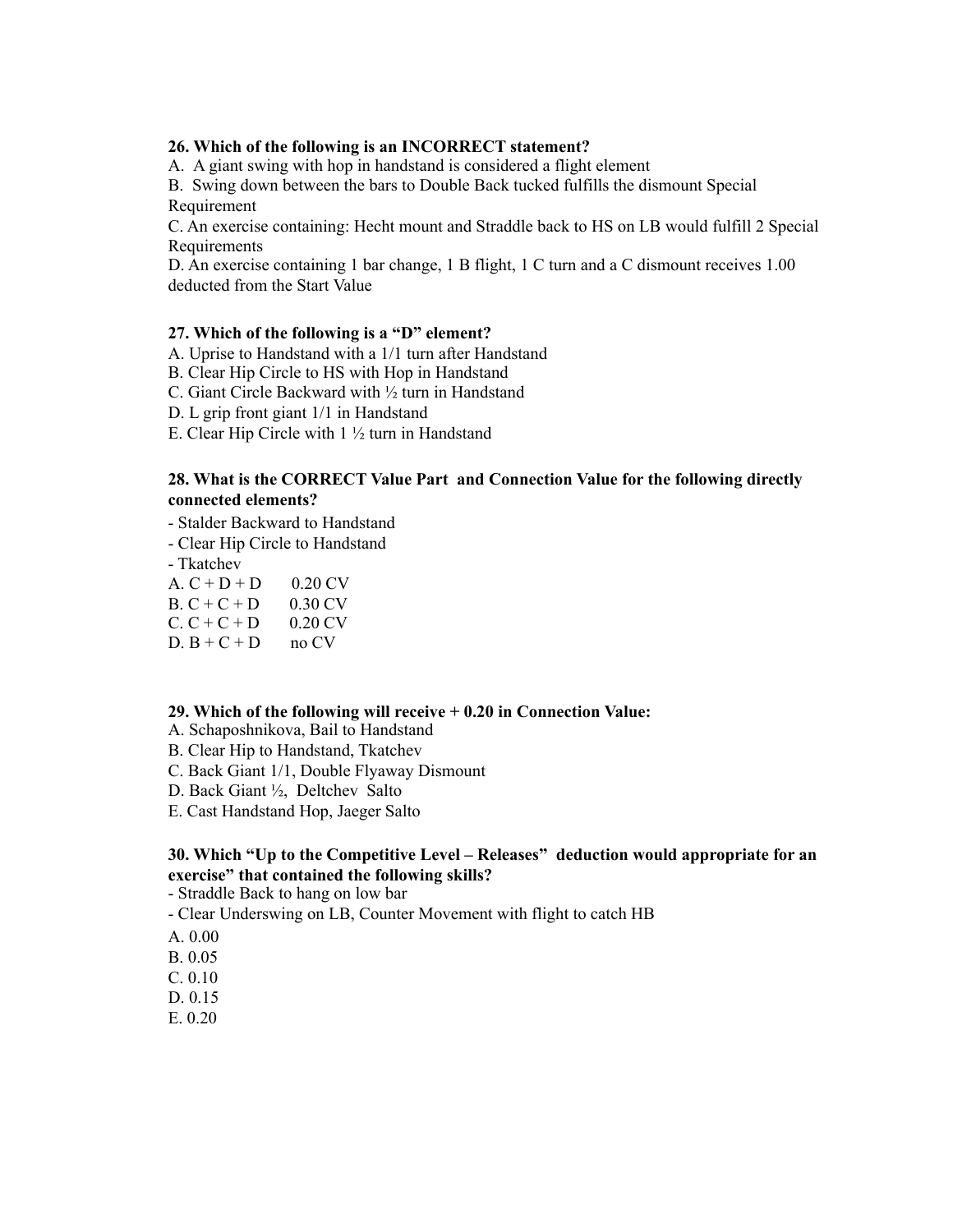# **BALANCE BEAM**

### **31. How many Special Requirements are missing from the following exercise?**

- Handspring Mount
- Wolf jump, wolf jump  $\frac{1}{2}$  turn
- Front walkover, Front Salto pike
- Stretched Jump 1/1 turn
- Front Salto piked, Pike Jump
- Gainer Salto ½ twist to side of beam
- A. 0
- B. 1
- C. 2
- D. 3
- E. 4

### **32. What is the TOTAL CONNECTIVE VALUE awarded for the following 4 series performed in a routine?**

- Stretched Jump, Sheep Jump
- Flic Flac, Back Salto stretched step-out
- Flic Flac, Flic Flac, Back Salto piked
- Aerial Cartwheel, Back Salto stretched-step-out
- A. 0.10
- B. 0.20
- C. 0.30
- D. 0.40
- E. 0.50

### **33. What is the TOTAL MAXIMUM deduction for the following faults?**

- Third run approach for the mount
- 3 dance elements of the same shape
- Concentration pause greater than 2 seconds
- Grasp of the beam to avoid a fall
- Dismount too close to the beam
- A. 1.30
- B. 1.20
- C. 1.10
- D. 0.90
- E. 0.80

### **34. Which of the following statements is CORRECT?**

- A. If the gymnast takes longer than 2 sec to remount the beam deduct 2.00
- B. If the gymnast lands at the sound of the signal the deduction is 0.10
- C. The timing of the exercise begins when the gymnast touches the beam
- D. The duration (time) of the exercise may no be less than 1 minute 10 seconds
- E. The timing of the fall period begins when the gymnast lands on the mat.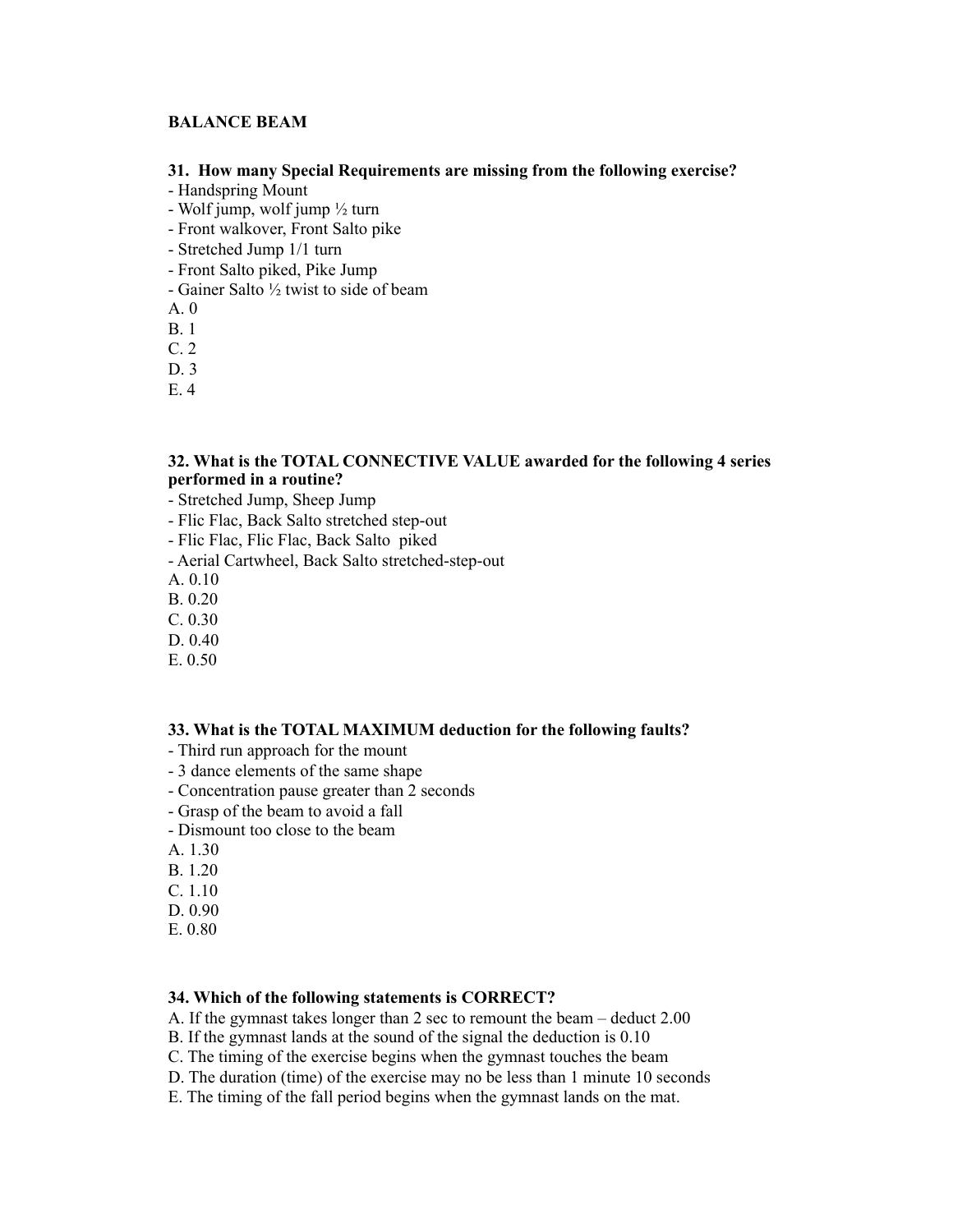#### **35. Which of the following is CORRECT Value Part and Connection Value for the** directly connected series below?

| connected series below?                                                                 |  |
|-----------------------------------------------------------------------------------------|--|
| A. Full turn, Full Turn with leg extended at horizontal<br>$0.10 \text{ CV}$<br>$A + C$ |  |
| 0 20 CV<br>B. Switch Leap, Straddle Jump (cross)<br>$C + C$                             |  |
| C. Switch Leap, Wolf Jump<br>$D+A$ 0.10 CV                                              |  |
| D. Tour Jeté, Tuck Jump $\frac{1}{2}$<br>0 10 CV<br>$D+A$                               |  |
| E. Straddle jump $\frac{1}{2}$ , Split Jump $\frac{1}{2}$<br>$C + C$<br>020             |  |

#### **36. Which of the following deductions is CORRECT for Beam?**

| A. Choice of Acro not up to Competitive Level      | Up to $0.10$ |
|----------------------------------------------------|--------------|
| B. Fail to perform Acro elements in two directions | 0.05         |
| C. Choice of Dismount not up to Competitive Level  | Up to $0.20$ |
| D. Choice of Dance not up to Competitive Level     | Up to $0.10$ |
| E. Lack of Series with 2 dance elements            | 0.20         |

### **37. What is the CORRECT Value Part credit and TOTAL CONNECTIVE VALUE BONUS awarded for the following 4 series performed in a routine**

- Straddle jump, Straddle jump, Onodi
- Flic Flac, Layout step out, Flic Flac
- Front Walkover Front Handspring with one arm
- Round-off, Flic Flac Salto Backward 2/1 twist dismount

| A. $5 \text{ B's}$ 5 C 's 1 D |          |     | $+0.40$ |
|-------------------------------|----------|-----|---------|
| B.6 B's 3 C's                 | - 1 E    |     | $+0.40$ |
| C.5 B's 6 C's                 |          |     | $+0.60$ |
| $D$ 1A 5 B's                  | 4 C's    | 1 D | $+0.50$ |
| $E$ 4 B's 5 C's               | $\Box$ D |     | $+0.60$ |
|                               |          |     |         |

<sup>-</sup>

# **38. What is the TOTAL number of Special Requirements fulfilled by the following directly connected series?**

- Split leap
- $-1\frac{1}{2}$  turn on one foot
- Front Handspring step-out, Salto Forward with take-off on one leg to scale
- A. 0
- B. 1
- C. 2
- D. 3
- E. 4

#### **39. Which of the following would receive 0.10 in Connective Value?**

- A. Round-off Back Salto Layout Mount, Flic Flac ½ turn
- B. Flic Flac 1/1 to swing down to cross straddle sit, Roll backward to Handstand
- C. Free Aerial Walkover, wolf jump
- D. Hop with free leg above horizontal, 1/1 turn on one leg with free leg above horizontal
- E. Press to cross Handstand with 1/1 turn step down, pike jump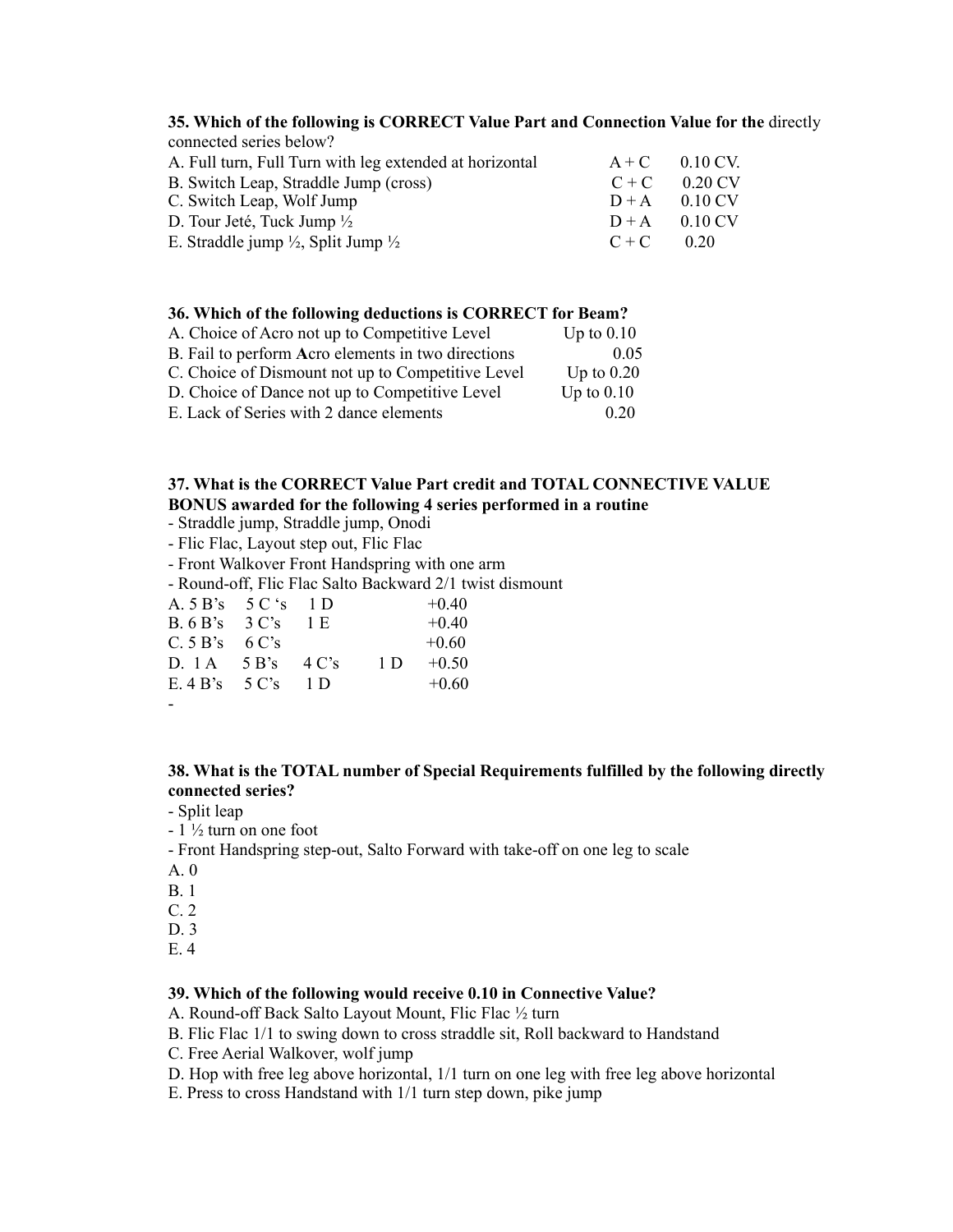### **40. Which of the following is a "B" element?**

- A. Split leap forward
- B. Leap with leg grab to split scale (Dillman)
- C. Tsukahara Pike Dismount (Keck)
- D. Split Leap Fwd, with leg change to cross sit split (Whitney)
- E. 2/1 turn in tuck stand

### **Floor Exercise**

### **41. How many of the following would receive "C" Value Part?**

- Tour jeté with additional  $\frac{1}{2}$  turn
- Side split jump ½ turn landing front lying support (Schuschunova)
- Side split jump 1/1 turn
- Wolf jump ½ turn
- Sheep Jump 1/1 turn (Dunn)
- Switch split ½ turn to Ring (Trevor)
- A. 1
- B. 2
- C. 3
- D. 4
- E. 5

#### **42. What is the TOTAL MAXIMUM Composition deduction for the following?**

- Last tumbling pass is awarded  $C + A (+0.10)$
- Fail to perform Saltos in two different directions
- A. 0.05
- B. 0.10
- C. 0.15
- D. 0.20
- E. 0.25

#### **43. What is the TOTAL MAXIMUM deduction for the following errors?**

- -Lack of originality of choreography
- Lack of minimum "C" Salto
- Exercise not ended with music
- A. 0.40
- B. 0.50
- C. 0.60
- D. 0.70
- E. 0.80

### **44. Which of the following would receive the MOST CONNECTIVE VALUE?**

- A. Round-off, Flic Flac, Whip Salto, Double Back Stretched
- B. Round-off, Salto Backward Stretched 1 ½ twist, Round-off, Double Back Tuck 1/1
- C. Front Handspring, Front Salto Stretched 1/1 twist, Front Salto Stretched, Front Salto Piked
- D. Round-off, Flic Flac, Double Salto Backward Stretched, Salto Forward Tucked
- E. They all receive the same amount of Connective Value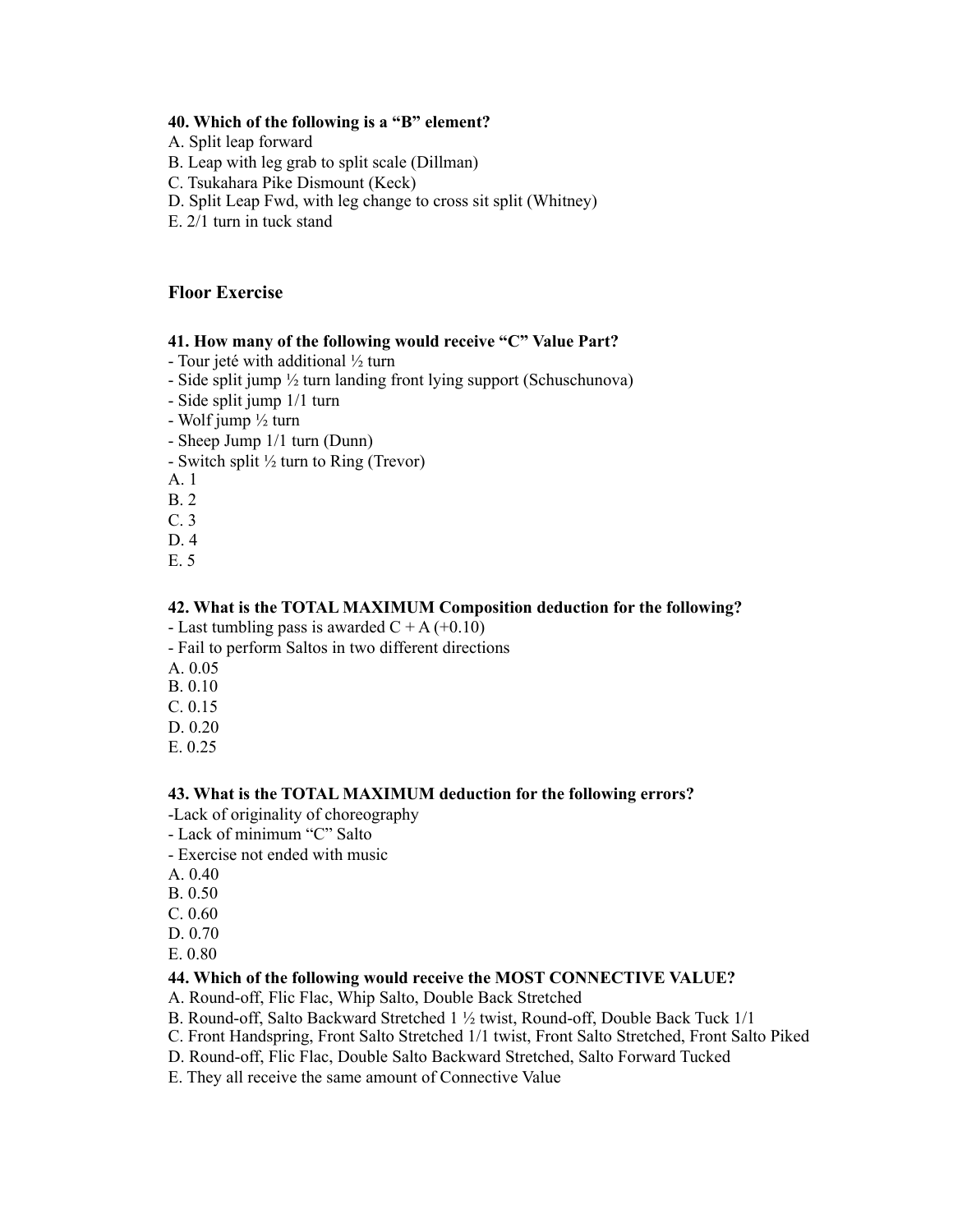# **45. How many Special Requirements are fulfilled in an exercise containing the following combinations?**

- Front Handspring, Flyspring, Front Salto Stretched 2/1 twist

- Front Salto Stretched with 1 ½ twist, Back Salto Stretched, step out
- Round-off, Straddle Jump, Salto forward Stretched with ½ twist
- A. 0
- B. 1 C. 2
- D. 3
- E. 4

## **46. What is the TOTAL CONNECTIVE VALUE awarded an exercise containing the following combinations?**

- Cat Leap 1 ½, Cat Leap 2/1 - Straddle Jump, Tuck jump 2/1 - 2/1 turn on one foot, Wolf jump 1/1 A. 0.10 B. 0.20 C. 0.30 D. 0.40 E. 0.50

### **47. Which of the following is a "D" Value?**

- A. Switch Leap 1/1
- B. Cat Leap 1/1
- C. Salto Backward 3/1 twist
- D. Arabian Double Salto
- E. Salto Forward Stretched 1/1

#### **48. What is the CORRECT Value Part credit for the following exercise?**

- Salto Backward Stretche 2 ½ twist
- Tour Jeté with additional 1/1 turn
- Whip Salto ½ twist
- Cat Leap 2/1
- Wolf Jump 1/1
- A. 2B 0C 3D 0E
- B. 1B 1C 2D 1E
- 1C 3D 0E
- D. 1B 2C 1D 1E
- E. 2B 1C 2D 0E